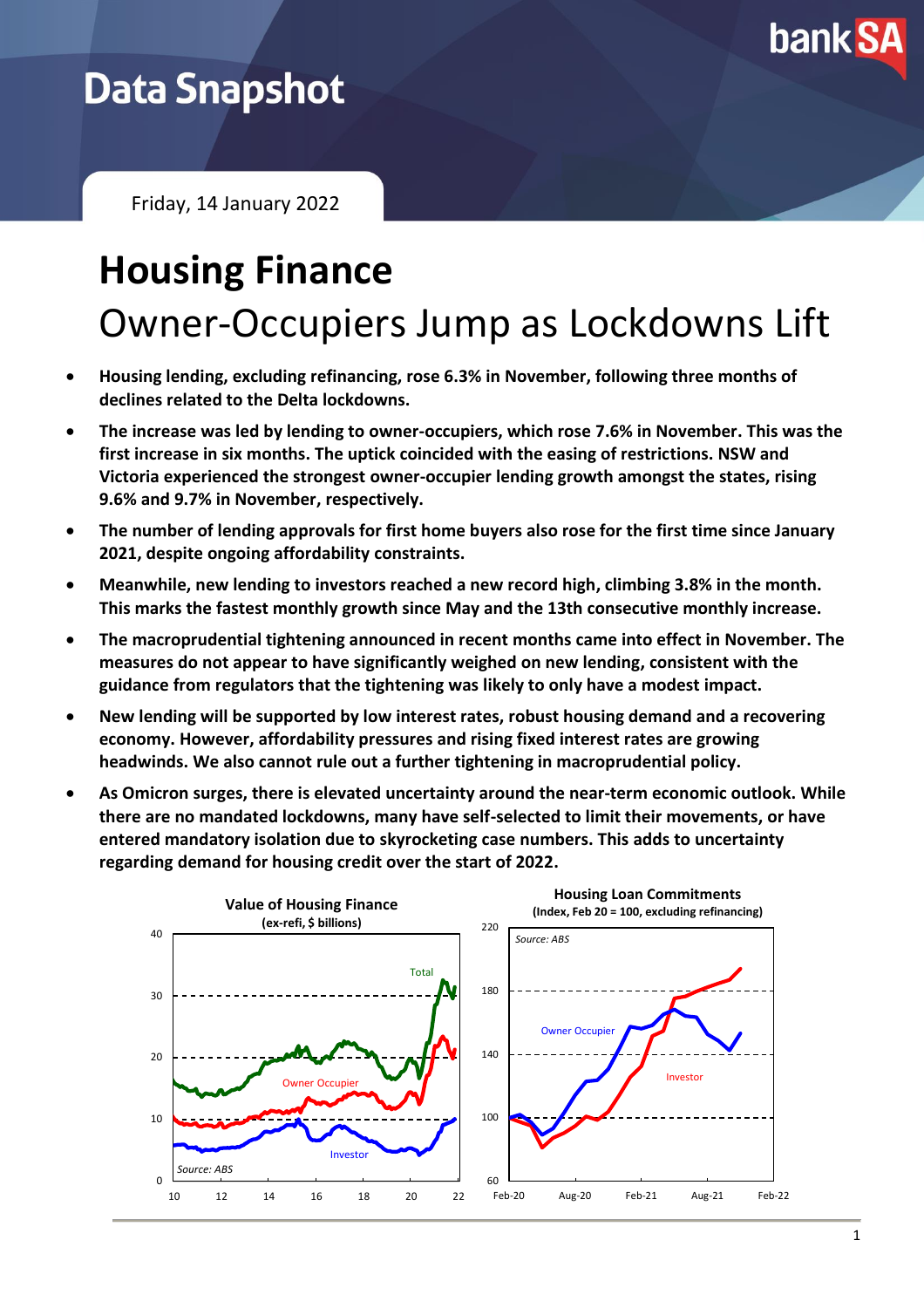Housing lending, excluding refinancing, rose 6.3% in November, following three months of declines related to the Delta lockdowns.

The increase was led by lending to owner-occupiers, which rose 7.6% in November. This was the first increase in six months, and the fastest monthly growth since January 2021. The uptick coincided with the easing of restrictions. NSW and Victoria experienced the strongest owner-occupier lending growth amongst the states, rising 9.6% and 9.7% in November, respectively.

New lending to owner-occupiers had skyrocketed over the year to May 2021, notching up a record in the month. Since then, lending to owner-occupiers had consistently declined alongside mounting affordability pressures driven by the fastest growth in dwelling prices in more than three decades. However, while lending to owner-occupiers is 9.0% below its May peak, it remains over 50% above pre-pandemic levels.

The number of lending approvals for first home buyers also rose for the first time since January 2021, despite ongoing affordability constraints. Lending to first home buyers had been supported by low interest rates and Federal and state government incentive programs, such as HomeBuilder, over 2020 and early-2021.

Meanwhile, new lending to investors reached a new record high, climbing 3.8% in the month to be 86.9% higher over the year. This marks the fastest monthly growth since May and the 13<sup>th</sup> consecutive increase in investor lending. Investor loan approvals as a share of total approvals edged slightly lower, to 32.1%, remaining well below the 46.0% peak in 2015.



The Australian Prudential Regulation Authority (APRA) tightened macroprudential rules in recent months, increasing the loan serviceability buffer from 2.5 percentage points to 3.0 percentage points. This measure came into effect from November. The impact of the measure has been muddied by the easing of lockdown restrictions in NSW and Victoria, however it does not appear to have significantly weighed on lending in the month. This is consistent with APRA's guidance that the measure would only have a modest impact.

#### **States and Territories**

Lending to owner-occupiers rose across most of the country in November. Outside of NSW and Victoria, lending also rose sharply in the NT (33%) and ACT (21.4%) although these series are volatile. Lending was also up in Queensland (5.4%), SA (4.0%) and WA (0.4%). Owner-occupier lending edged lower in Tasmania (-0.6%).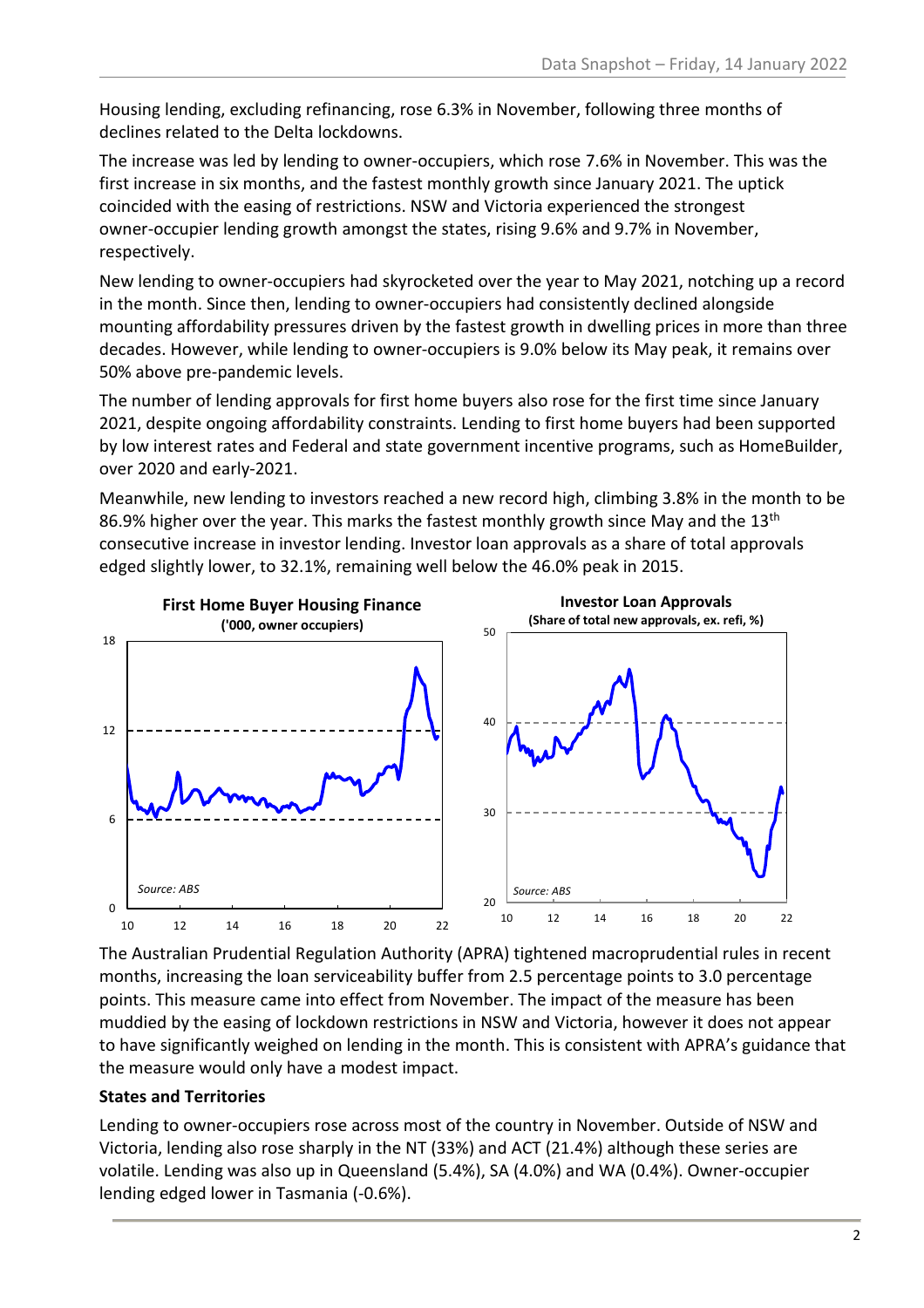Investor lending increased across all of the states, led by NSW (7.8%) followed by Queensland (5.0%), Victoria (3.6%), SA (3.6%), Tasmania (2.5%) and WA (2.4%). Lending dropped off in the NT and ACT, although these series are choppy month to month.

#### **Outlook**

Housing lending benefitted from a temporary boost in November as Delta lockdowns lifted across our largest states. New lending will continue to be supported by low interest rates, robust housing demand and a recovering economy. However, there are headwinds which will impact housing lending over the medium term. Notably, affordability pressures and rising fixed interest rates will weigh on demand for housing credit. We also cannot rule out the possibility of a further tightening in macroprudential policy.

As Omicron surges, there is elevated uncertainty around the near-term economic outlook. While there are no mandated lockdowns, many have self-selected to limit their movements, or have entered mandatory isolation due to skyrocketing case numbers. This adds to uncertainty regarding demand for housing credit over the start of 2022.

> **Matthew Bunny, Economist** Ph: (02) 8254 0023